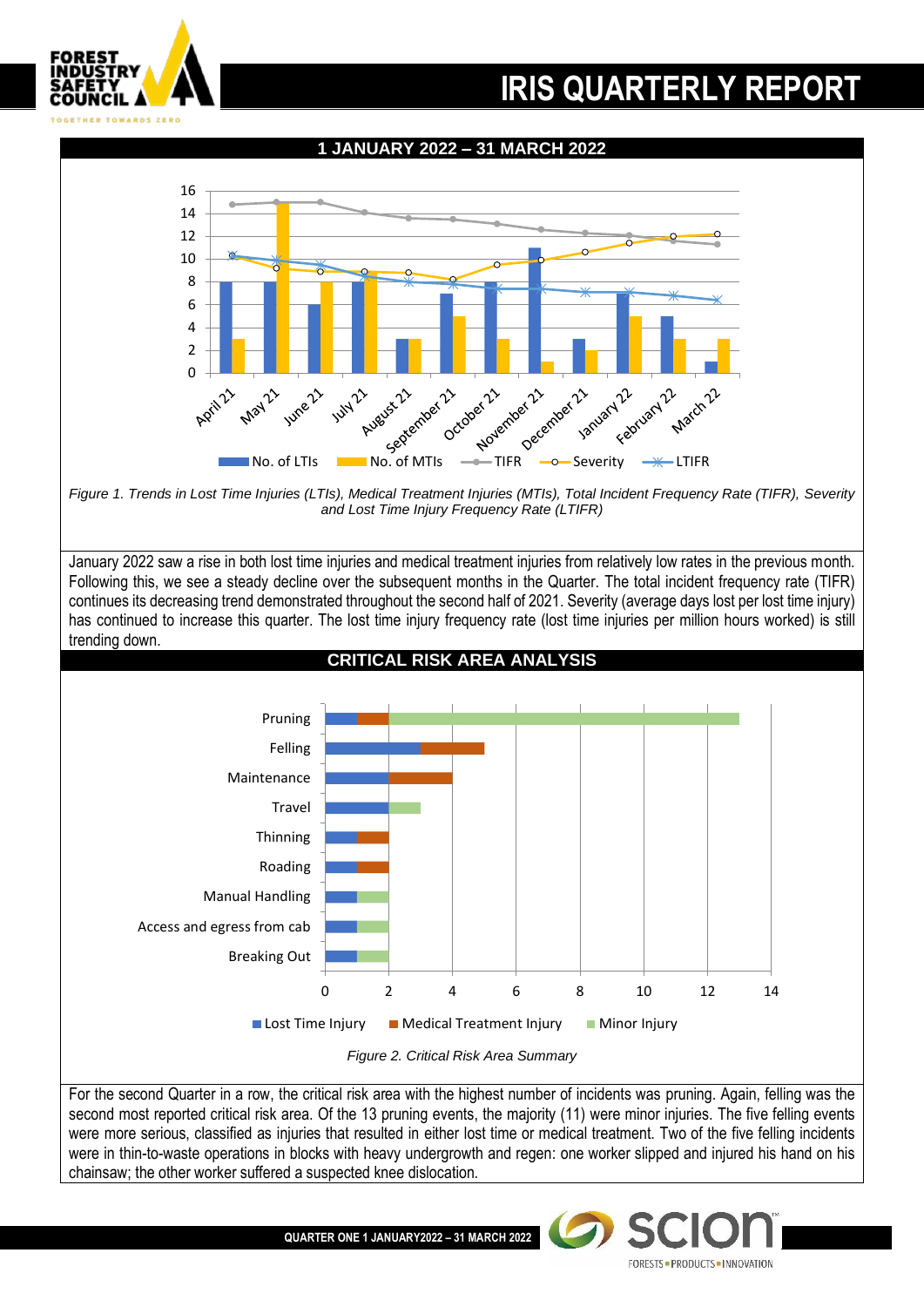

**FORESTS · PRODUCTS · INNOVATION** 





**QUARTER ONE 1 JANUARY 2022– 31 MARCH 2022**